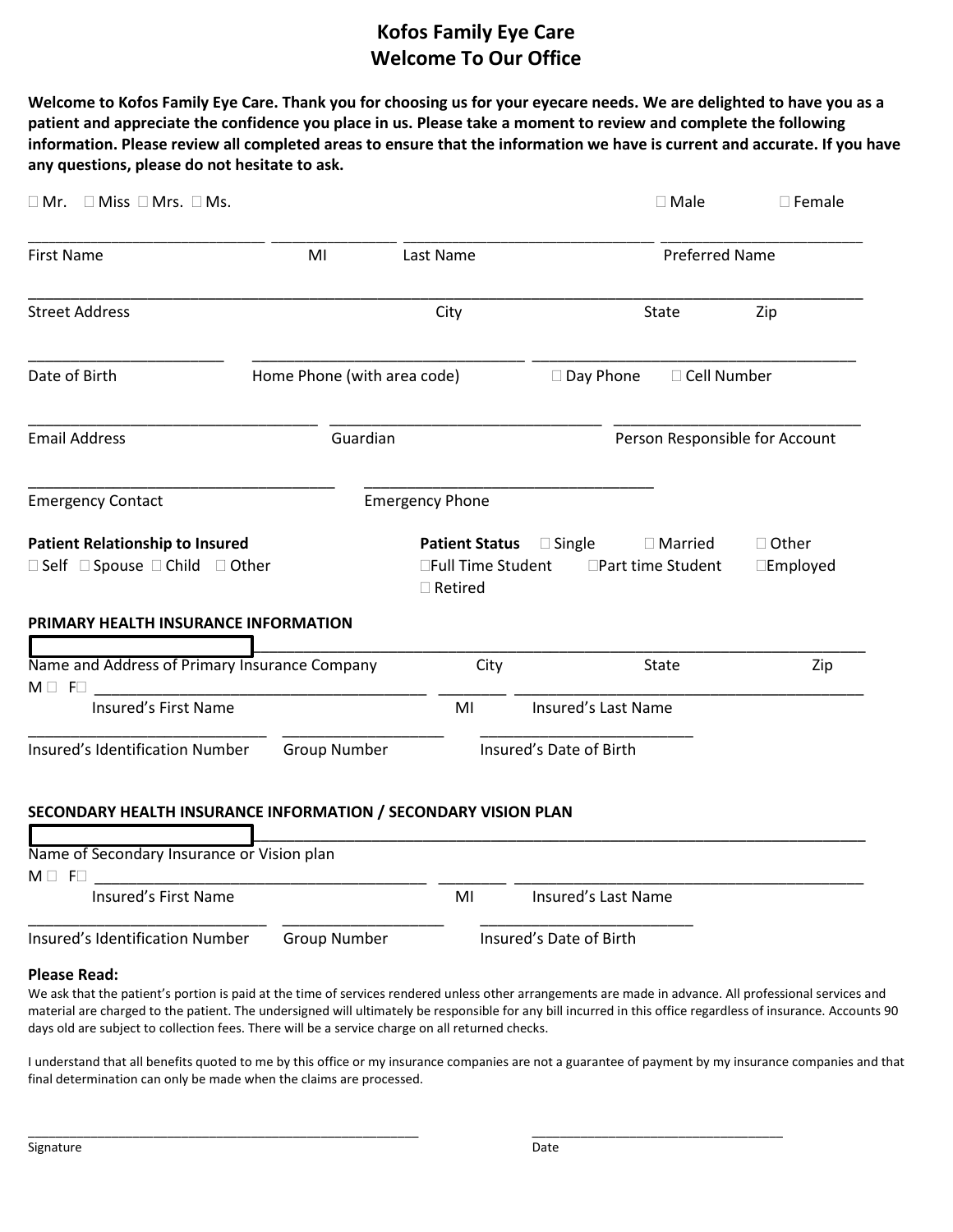| Race                                                                                        | □ American Indian or Alaska Native<br>$\Box$ Asian      | □ Other Race<br>□ Refuse to Specify<br>□ Not Disclosed<br>$\square$ White                                                                                                                                                            |  |               |  |        |  |  |  |
|---------------------------------------------------------------------------------------------|---------------------------------------------------------|--------------------------------------------------------------------------------------------------------------------------------------------------------------------------------------------------------------------------------------|--|---------------|--|--------|--|--|--|
|                                                                                             | □ Black or African American                             | □ Native Hawaiian or Other Pacific Islander                                                                                                                                                                                          |  | □ Other Race: |  |        |  |  |  |
| <b>Ethnicity:</b><br>$\Box$ Hispanic or Latino<br>□ Not Hispanic or Latino □ Unknown        |                                                         |                                                                                                                                                                                                                                      |  |               |  |        |  |  |  |
| <b>Preferred Language:</b><br>□ English □ Spanish □ French □ Italian □ Russian □ Portuguese |                                                         |                                                                                                                                                                                                                                      |  |               |  |        |  |  |  |
|                                                                                             | <b>Height</b>                                           | Inches<br>Feet                                                                                                                                                                                                                       |  | Weight        |  | Pounds |  |  |  |
|                                                                                             | PRIMARY CARE PHYSICIAN                                  |                                                                                                                                                                                                                                      |  |               |  |        |  |  |  |
|                                                                                             | Primary Care Physician and Clinic Name                  |                                                                                                                                                                                                                                      |  |               |  |        |  |  |  |
|                                                                                             | <b>REFERRING PHYSICIAN</b>                              |                                                                                                                                                                                                                                      |  |               |  |        |  |  |  |
|                                                                                             | Referring Physician and Clinic Name                     |                                                                                                                                                                                                                                      |  |               |  |        |  |  |  |
|                                                                                             | <b>HEALTH HISTORY</b>                                   |                                                                                                                                                                                                                                      |  |               |  |        |  |  |  |
|                                                                                             | <b>Current Illnesses or Injuries:</b>                   | <u> 1989 - Johann Harry Harry Harry Harry Harry Harry Harry Harry Harry Harry Harry Harry Harry Harry Harry Harry Harry Harry Harry Harry Harry Harry Harry Harry Harry Harry Harry Harry Harry Harry Harry Harry Harry Harry Ha</u> |  |               |  |        |  |  |  |
|                                                                                             |                                                         |                                                                                                                                                                                                                                      |  |               |  |        |  |  |  |
|                                                                                             | <b>Past Surgeries:</b>                                  |                                                                                                                                                                                                                                      |  |               |  |        |  |  |  |
| list attached                                                                               | <b>Current Medications:</b><br>$\Box$ Check if separate |                                                                                                                                                                                                                                      |  |               |  |        |  |  |  |
|                                                                                             | <b>Current Eye Drops:</b>                               |                                                                                                                                                                                                                                      |  |               |  |        |  |  |  |
|                                                                                             |                                                         |                                                                                                                                                                                                                                      |  |               |  |        |  |  |  |
|                                                                                             | <b>Specific Allergies:</b>                              |                                                                                                                                                                                                                                      |  |               |  |        |  |  |  |

## **EYE HISTORY:**

| ETE MISIURI.                    |              |               |                                            |              |               |                                |              |               |
|---------------------------------|--------------|---------------|--------------------------------------------|--------------|---------------|--------------------------------|--------------|---------------|
| Glaucoma   O Yes                |              | $\circ$ No    | Dryness   O Yes                            |              | $\bigcirc$ No | Strabismus (Crossed Eyes)      | <b>O</b> Yes | O No          |
| Cataract                        | <b>O</b> Yes | $\Omega$ No   | Excess Tearing/Watering   O Yes            |              | $O$ No        | <b>Blurred Vision Distance</b> | <b>O</b> Yes | $\circ$ No    |
| Macular Degeneration   O Yes    |              | $\circ$ No    | Eye Pain or Soreness   O Yes               |              | $O$ No        | <b>Blurred Vision Near</b>     | <b>O</b> Yes | $\bigcirc$ No |
| Retinal Detachment   O Yes      |              | $\bigcirc$ No | Foreign Body Sensation   O Yes             |              | $\bigcirc$ No | Distorted Vision (halos)       | <b>O</b> Yes | $\bigcirc$ No |
| Color Blindness IO Yes          |              | $\bigcirc$ No | Infection of Eye or Lid $\overline{O}$ Yes |              | $\bigcirc$ No | Double Vision                  | <b>O</b> Yes | $\bigcirc$ No |
| Headaches   O Yes               |              | $\circ$ No    | Itching   O Yes                            |              | $\bigcirc$ No | <b>Floaters or Spots</b>       | <b>O</b> Yes | $\bigcirc$ No |
| Glare/Light Sensitivity   O Yes |              | $\bigcirc$ No | Mucous Discharge   O Yes                   |              | $\bigcirc$ No | <b>Fluctuating Vision</b>      | <b>O</b> Yes | $\bigcirc$ No |
| Tired Eyes   O Yes              |              | $\bigcirc$ No | Drooping Eyelid                            | <b>O</b> Yes | $\bigcirc$ No | Loss of Vision                 | <b>O</b> Yes | $\bigcirc$ No |
| Amblyopia (Lazy Eye)            | <b>O</b> Yes | $\bigcirc$ No | Redness   O Yes                            |              | $\bigcirc$ No | Loss of Side Vision            | <b>O</b> Yes | $\bigcirc$ No |
| Burning   O Yes                 |              | $\bigcirc$ No | Sandy or Gritty Feeling   O Yes            |              | $\bigcirc$ No |                                |              |               |
|                                 |              |               |                                            |              |               |                                |              |               |